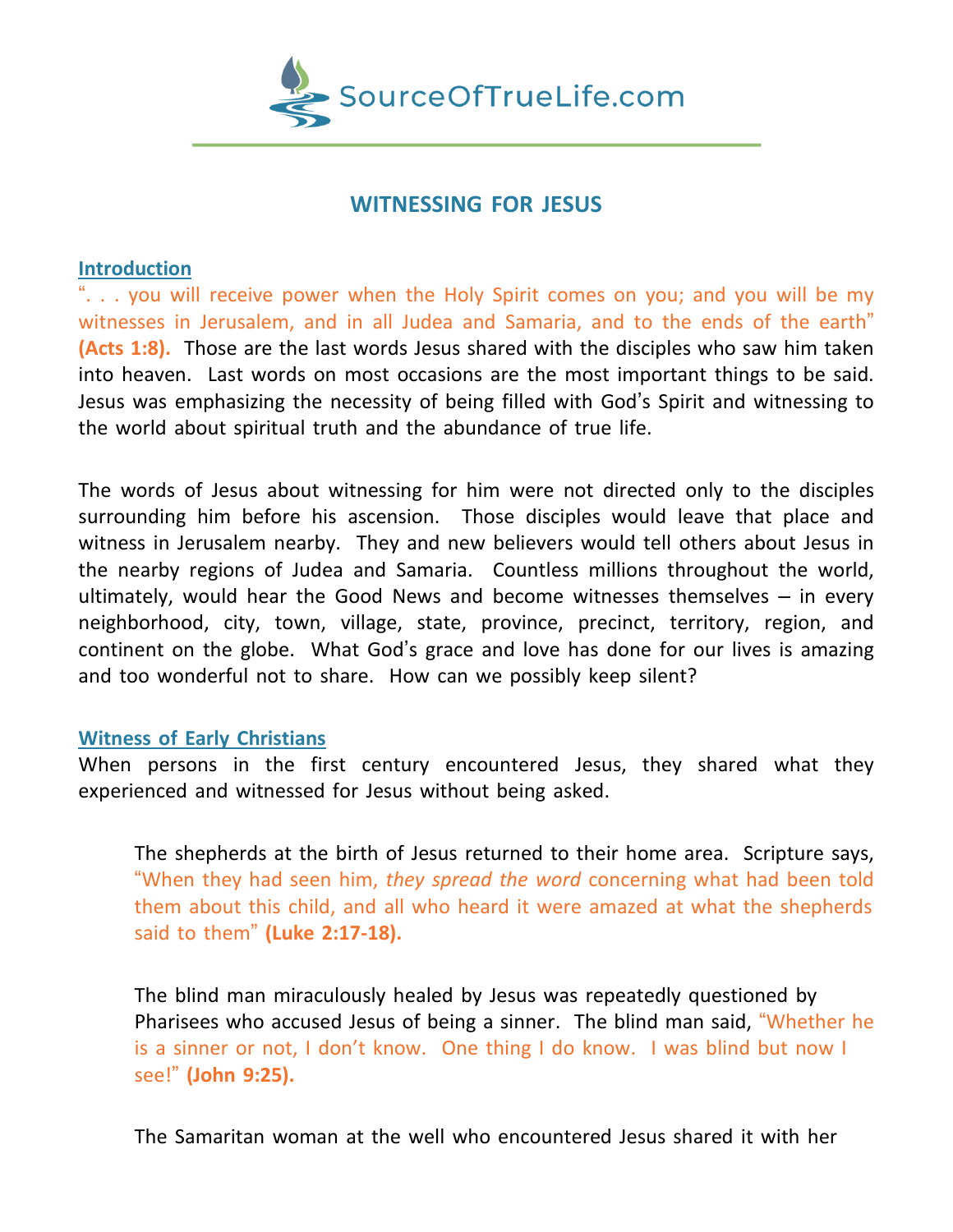townspeople. "Come, see a man who told me everything I ever did. Could this be the Christ? . . . many of the Samaritans from that town believed in him because of the woman's testimony **(John 4:29, 39).**

These scenes played out all over the known world at the time. People heard the gospel message because those who had found new life in Jesus Christ told others about it. They spread the word.

They witnessed for Jesus.

## **What It Means to Be a Witness**

You do not have to be an evangelist, preacher, or gifted orator to witness for Jesus. Often that misconception keeps some believers from being the witnesses Jesus called them to be. Effective witnessing for Jesus is storytelling, simple sharing. It is taking the opportunity, when it arises with family, friends, neighbors, or others, to just say a few words about your faith – the new life you found, the joy that is now in your heart, a healing that you received, a miracle you witnessed. Just share it in simple language and conversation. Share it in your own words.

Think of witnessing about Jesus as you would if you were a witness on the stand in a courtroom. Those witnesses tell only what happened and what they observed. They do not have to explain *why* or *how* something happened; they only share *what* happened. They are not the prosecutor, the defense attorney, the judge, or the jury. They are a witness. That should be your approach to being a witness for Jesus in the world. You are not a prosecutor, an attorney, a judge, or a jurist. You are a witness where you are – whether at home, at work, over the backyard fence with your neighbor, on the highway, or in some other setting.

The Holy Spirit is key for witnessing, for those speaking and those listening. That is why Jesus told the disciples to be empowered by the Spirit before becoming witnesses. "Do not leave Jerusalem, but wait for the gift my Father promised, which you have heard me speak about. For John baptized with water, but in a few days you will be baptized with the Holy Spirit" **(Acts 1:4-5).** Jesus went on to say, "you will receive power when the Holy Spirit comes on you; and you will be my witnesses. ." **(Acts 1:8).** Notice that the Holy Spirit in their lives was prerequisite to witnessing. The Holy Spirit would give them the courage to open their mouths and the words to speak.

On the listening end, the Holy Spirit works in the hearts and minds of those who hear your witness.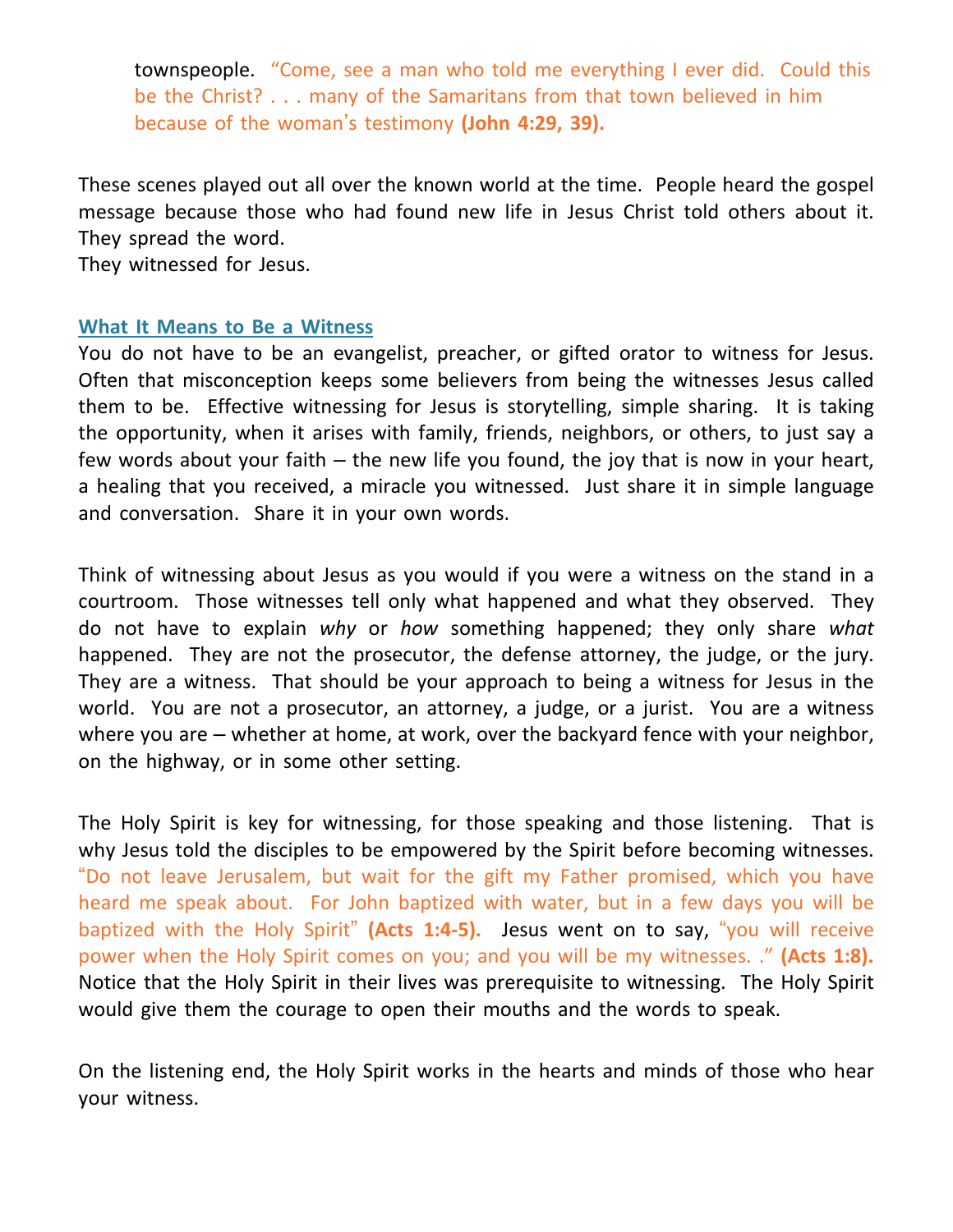At the Last Supper, Jesus said this, "Unless I go away, the Counselor (Holy Spirit) will not come to you; but if I go, I will send him to you. When he comes, he will convict the world of guilt in regard to sin and righteousness and judgment" **(John 16:7-8).** Conviction of sin in the lives of those who need to repent is the work of the Holy Spirit; it is not your responsibility. If you will but speak, the Holy Spirit will convict those who hear and will engineer spiritual change in their hearts.

### **Ways to Witness for Jesus**

\_\_\_\_\_\_\_\_\_\_\_\_\_\_\_\_\_

**How you live your life** is your biggest witness for Jesus. Everything you do or say is usually seen or heard by someone. When writing to Christians in Corinth, Greece, and discussing the impact of his ministry on them, the apostle Paul said, "You yourselves are our letter, written on our hearts, *known and read by everybody*" **(2 Corinthians 3:2)** (*emphasis* added). Paul was highlighting the way their lives spoke to him and the world. Your life is an **open letter** to all who encounter you! Good words and actions bear good fruit. Harmful words and actions turn people off and away from spiritual things. Let your life be a witness for Jesus.

**Casually speak your witness** for Jesus when you have the opportunity. Share what has happened in your life with family, friends, and others. Be the witness Jesus has called you to be. But just a word of caution: what you share will be received in different ways. Some will be happy and rejoice with you. Others may refuse to hear what you say, but that's okay. You will have planted a seed. The Holy Spirit will continue to minister in their hearts. Other witnesses will come their way and the varied circumstances of their lives will continue to move them toward our loving God, all because you cared enough to witness for Jesus. They will have been drawn one step closer to salvation.

**Formally share the gospel message** if you are called to a special ministry. Some have the spiritual gifts and talents to do so. Though all are called to be ministers (witnesses for Jesus), some are called to set apart, formal ministries, including apostles, prophets, evangelists, pastors, and teachers **(Ephesians 4:11).** They should equip and prepare themselves to proclaim God's Word in the pulpit, in a convention center, in the field, in Bible study sessions, or wherever God makes the opportunity. If that is you, embrace that form of witness faithfully. It works to bring about conversions to Christ, builds up the Body of Christ, and equips the saints for ministry and witness **(Ephesians 4:12-13).**

This is an introduction to the subject of *Witnessing for Jesus*. Here are a few other resources you may wish to explore on the subject: